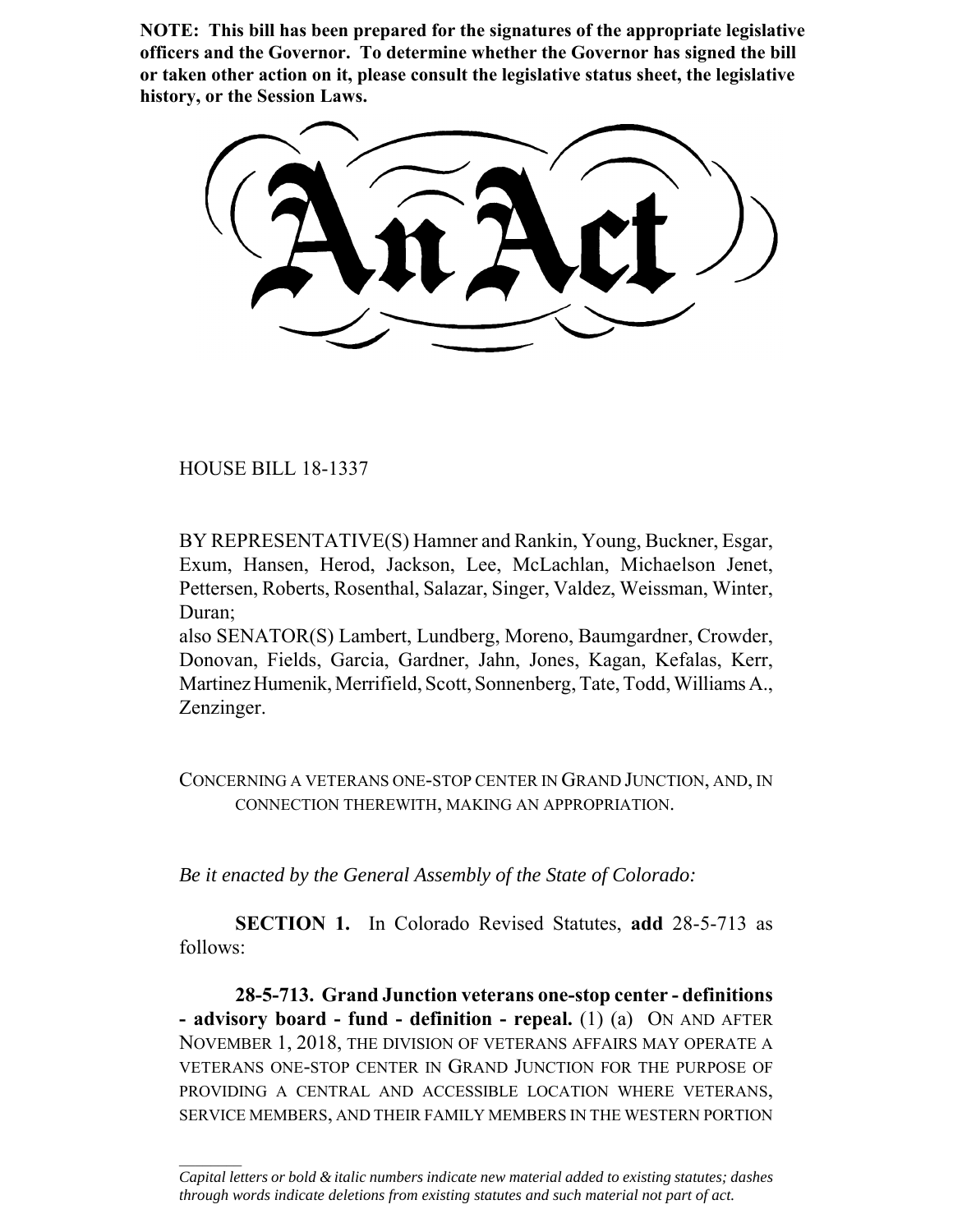OF THE STATE MAY HAVE ACCESS TO ASSISTANCE AND RESOURCES. THE DIVISION SHALL OPERATE THE VETERANS ONE-STOP CENTER SUBJECT TO AVAILABLE APPROPRIATIONS FROM THE GENERAL ASSEMBLY.THE DIVISION MAY STAFF THE VETERANS ONE-STOP CENTER WITH EMPLOYEES OF THE DEPARTMENT OF MILITARY AND VETERANS AFFAIRS, OR THE DIVISION MAY CONTRACT WITH ONE OR MORE PRIVATE VENDORS FOR THE MANAGEMENT OF THE FACILITY.

(b) SUBJECT TO AVAILABLE APPROPRIATION TO THE DEPARTMENT OF MILITARY AND VETERANS AFFAIRS FOR THE VETERANS ONE-STOP CENTER, THE DEPARTMENT, AS A FUNCTION OF THE VETERANS ONE-STOP CENTER, MAY PROVIDE IDENTIFICATION CARDS TO ELIGIBLE MILITARY MEMBERS, RETIREES, AND THEIR FAMILY MEMBERS, WHICH IDENTIFICATION CARDS ARE ISSUED BY THE UNITED STATES DEPARTMENT OF DEFENSE.

(c) AS USED IN THIS SECTION, "VETERANS ONE-STOP CENTER" MEANS A FACILITY WHERE GOVERNMENT AGENCIES, NONPROFIT AND ADVOCACY ORGANIZATIONS, AND OTHER ORGANIZATIONS COLLABORATE TO OFFER SERVICES FOR VETERANS AND THEIR FAMILIES IN A CONVENIENT CENTRAL LOCATION. SERVICES OFFERED AT THE VETERANS ONE-STOP CENTER MAY INCLUDE, BUT ARE NOT LIMITED TO, ASSISTANCE FOR VETERANS IN SECURING FEDERAL BENEFITS, COUNSELING SERVICES, EMPLOYMENT SUPPORT, EDUCATION, LIFE SKILLS, AND WELLNESS SUPPORT.

(2) ON OR BEFORE NOVEMBER 1, 2018, THE DIVISION OF VETERANS AFFAIRS SHALL ESTABLISH AN ADVISORY BOARD APPOINTED BY THE ADJUTANT GENERAL OR HIS OR DESIGNEE THAT INCLUDES:

(a) A PERSON REPRESENTING ONE OR MORE NONPROFIT ORGANIZATIONS IN THE GRAND JUNCTION AREA;

(b) A COUNTY VETERANS SERVICE OFFICER FROM THE WESTERN PORTION OF THE STATE;

(c) A VETERAN FROM THE WESTERN PORTION OF THE STATE;

(d) A FAMILY MEMBER OF A VETERAN FROM THE WESTERN PORTION OF THE STATE; AND

(e) A REPRESENTATIVE OF AN ORGANIZATION THAT PROVIDES

PAGE 2-HOUSE BILL 18-1337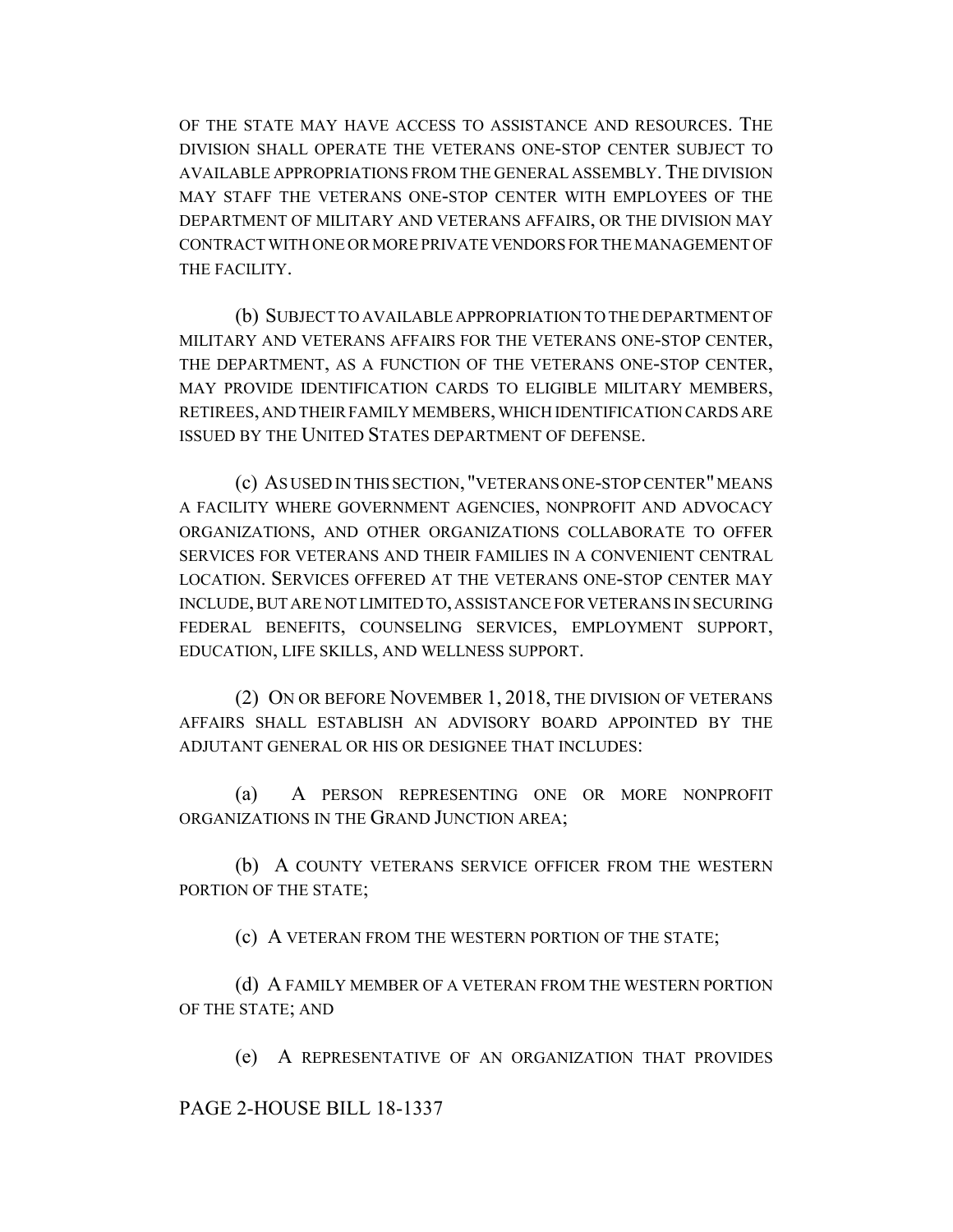SERVICES AT THE VETERANS ONE-STOP CENTER.

(3) THE DIVISION, IN CONSULTATION WITH THE ADVISORY BOARD ESTABLISHED PURSUANT TO SUBSECTION (2) OF THIS SECTION, SHALL DEVELOP PROCEDURES FOR EVALUATING THE EFFECTIVENESS OF THE VETERANS ONE-STOP CENTER. THE DIVISION SHALL PROVIDE THE PROCEDURES AND THE ANNUAL RESULTS OF THE PROCEDURES TO:

(a) THE BOARD OF VETERANS AFFAIRS; AND

(b) THE GENERAL ASSEMBLY AS PART OF THE ANNUAL REPORT OF THE DEPARTMENT OF MILITARY AND VETERANS AFFAIRS BEFORE THE HOUSE AND SENATE COMMITTEES OF REFERENCE PURSUANT TO SECTION 2-7-203.

(4) (a) THE VETERANS ONE-STOP CENTER CASH FUND, REFERRED TO IN THIS SECTION AS THE "FUND", IS CREATED IN THE STATE TREASURY. THE FUND CONSISTS OF MONEY GENERATED FROM THE PUBLIC OR PRIVATE USE OF THE VETERANS ONE-STOP CENTER, INCLUDING BUT NOT LIMITED TO MONEY RECEIVED BY THE DIVISION AS LEASE PAYMENTS FOR THE FORMER GRAND JUNCTION NATIONAL GUARD ARMORY.

(b) THE STATE TREASURER SHALL INVEST THE MONEY IN THE FUND AS DESCRIBED IN SECTIONS 24-36-109, 24-36-112, AND 24-36-113. THE STATE TREASURER SHALL CREDIT ALL INTEREST AND INCOME DERIVED FROM THE DEPOSIT AND INVESTMENT OF MONEY IN THE FUND TO THE FUND.

(c) ANY UNEXPENDED AND UNENCUMBERED MONEY REMAINING IN THE FUND AT THE END OF A FISCAL YEAR REMAINS IN THE FUND AND MAY NOT BE TRANSFERRED TO THE GENERAL FUND OR ANY OTHER FUND.

(d) SUBJECT TO AVAILABLE APPROPRIATION, THE DEPARTMENT MAY USE THE MONEY IN THE FUND OR ANY MONEY IN THE GENERAL FUND TO PAY THE COSTS OF OPERATING THE VETERANS ONE-STOP CENTER, WHICH COSTS MAY INCLUDE, BUT ARE NOT LIMITED TO, REPAIR AND REPLACEMENT AT THE VETERANS ONE-STOP CENTER AND SALARIES INVOLVED IN THE OPERATION, MAINTENANCE, REPAIR, AND DEVELOPMENT OF THE VETERANS ONE-STOP CENTER.

(e) THE DIVISION MAY SEEK, ACCEPT, AND EXPEND GIFTS, GRANTS, AND DONATIONS OF ANY KIND FROM ANY PUBLIC OR PRIVATE SOURCE FOR

## PAGE 3-HOUSE BILL 18-1337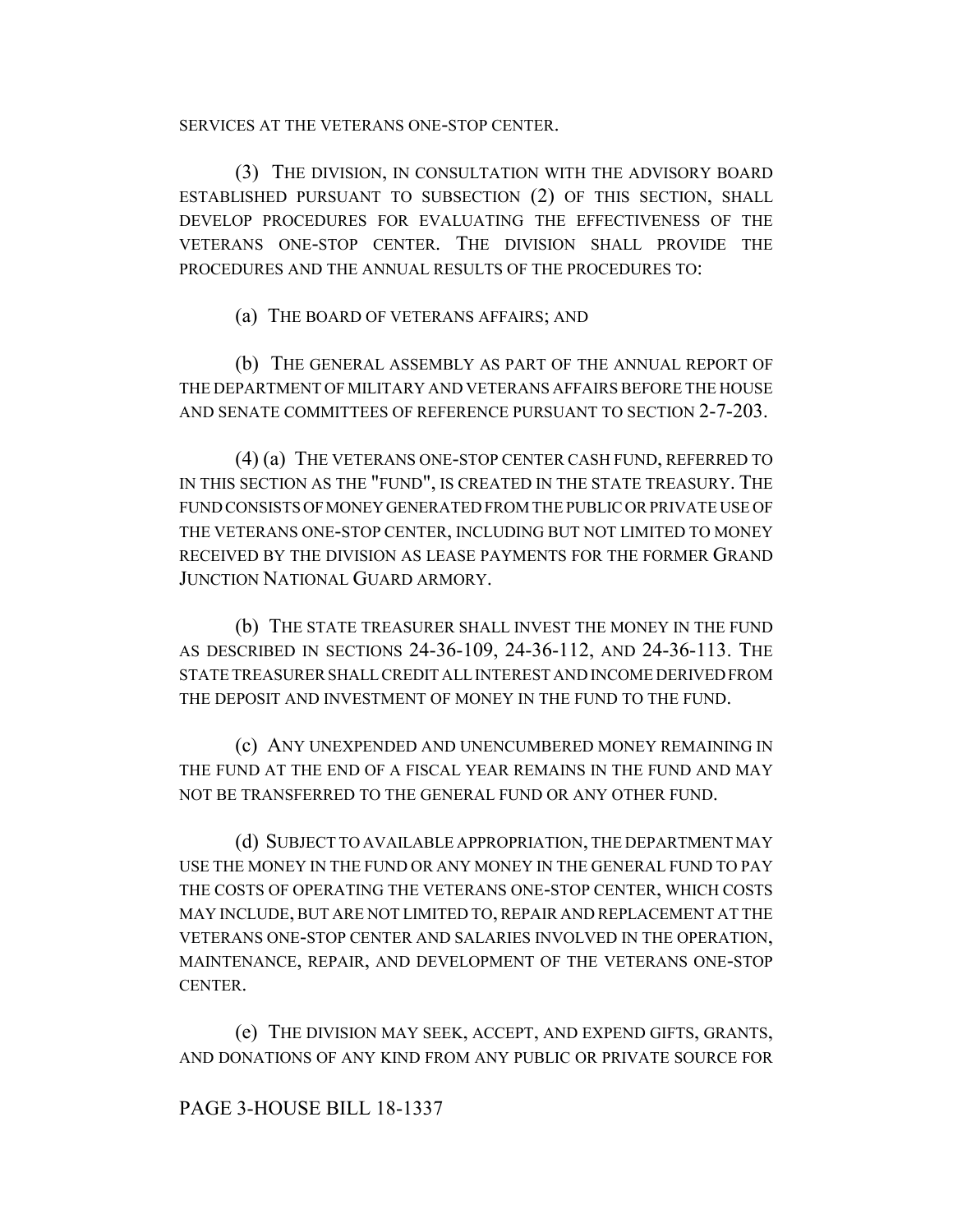THE PURPOSE OF OPERATING THE VETERANS ONE-STOP CENTER; EXCEPT THAT THE DIVISION SHALL NOT ACCEPT A GIFT, GRANT, OR DONATION IF ANY CONDITIONS ATTACHED THERETO ARE CONTRADICTORY TO LAW OR REQUIRE EXPENDITURES FROM THE GENERAL FUND THAT HAVE NOT BEEN APPROVED BY THE GENERAL ASSEMBLY.

(f) THE STATE TREASURER SHALL TRANSFER ALL UNEXPENDED AND UNENCUMBERED MONEY IN THE FUND ON SEPTEMBER 1, 2023, TO THE COLORADO STATE VETERANS TRUST FUND CREATED IN SECTION 28-5-709.

(5) THIS SECTION IS REPEALED, EFFECTIVE SEPTEMBER 1, 2023. BEFORE ITS REPEAL, THE DEPARTMENT OF REGULATORY AGENCIES SHALL REVIEW THE VETERANS ONE-STOP CENTER OPERATED BY THE DIVISION PURSUANT TO THIS SECTION IN ACCORDANCE WITH SECTION 24-34-104.

**SECTION 2.** In Colorado Revised Statutes, 24-34-104, **add**  $(24)(a)(V)$  as follows:

**24-34-104. General assembly review of regulatory agencies and functions for repeal, continuation, or reestablishment - legislative declaration - repeal.** (24) (a) The following agencies, functions, or both, are scheduled for repeal on September 1, 2023:

(V) THE GRAND JUNCTION VETERANS ONE-STOP CENTER ESTABLISHED PURSUANT TO SECTION 28-5-713.

**SECTION 3. Appropriation.** For the 2018-19 state fiscal year, \$123,465 is appropriated to the department of military and veterans affairs for use by the division of veterans affairs. This appropriation is from the general fund and is based on an assumption that the division will require an additional 1.1 FTE. To implement this act, the division may use this appropriation for the Grand Junction veterans one-stop center.

**SECTION 4. Safety clause.** The general assembly hereby finds,